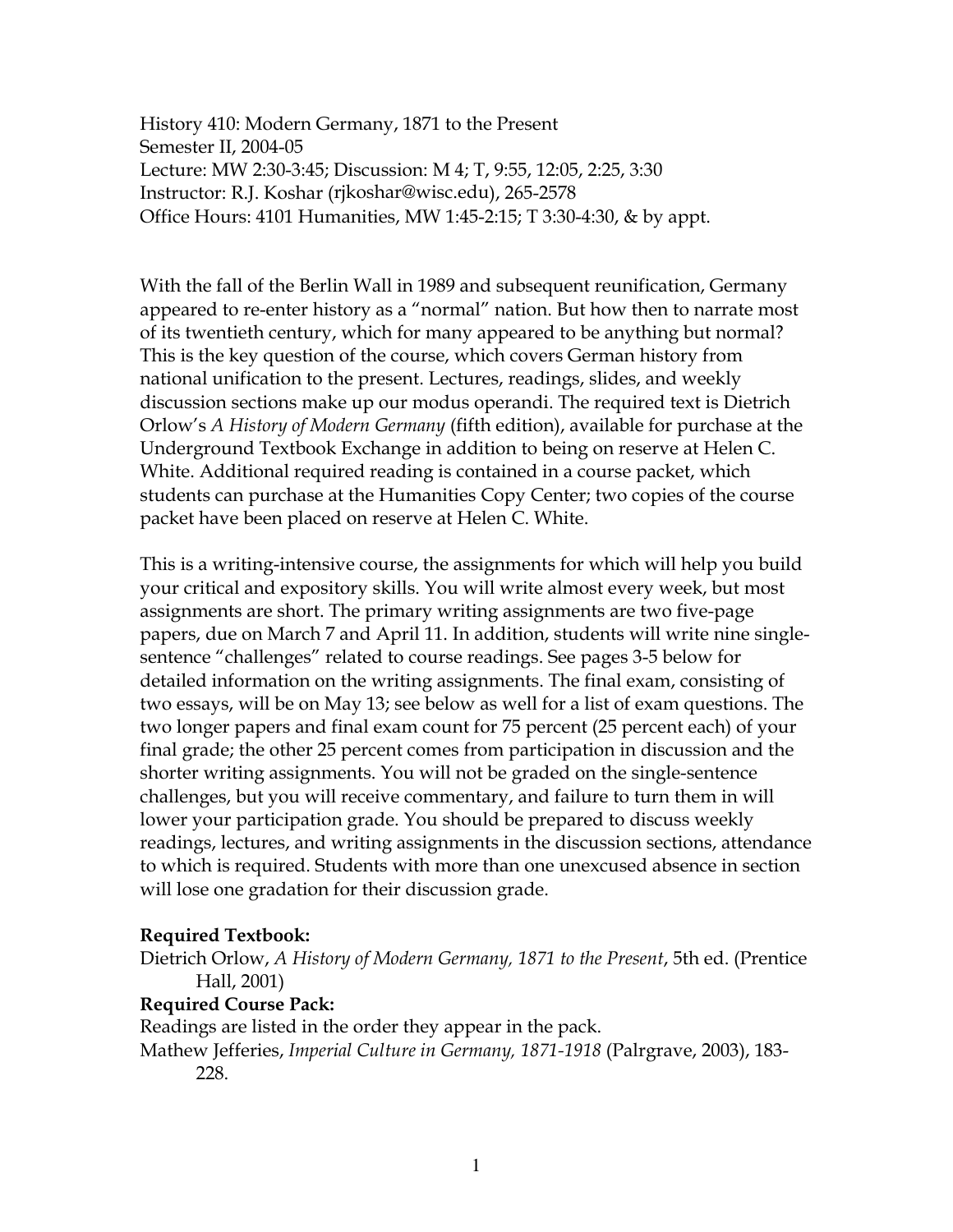- Ernst Jünger, *The Storm of Steel: From the Diary of a German Storm-Troop Officer on the Western Front* (Howard Fertig, 1996), 92-120.
- Regina Schulte, "The sick warrior's sister: nursing during the First World War," in *Gender Relations in German History: Power, Agency and Experience from the Sixteenth to the Twentieth Century*, edited by Lynn Abrams and Elizabeth Harvey (Duke, 1997), 121-41.

Anton Kaes, et al, eds., *The Weimar Republic Sourcebook* (California, 1994), 35-59, 119-44.

- Elizabeth Harvey, "Culture and Society in Weimar Germany: The Impact of Modernism and Mass Culture," in *20th Century Germany: Politics, Culture and Society 1918-1990*, edited by Mary Fulbrook (Arnold, 2001), 58-76.
- Atina Grossmann, *Reforming Sex: The German Movement for Birth Control and Abortion Reform, 1920-1950* (Oxford, 1995), 78-106
- Viktor Klemperer, *I Will Bear Witness: A Diary of the Nazi Years, 1933-1941* (Random House, 1998), 289-324.
- Christopher Browning, *Ordinary Men: Reserve Police Battalion 101 and the Final Solution in Poland* (HarperCollins, 1992), 1-2, 38-77.
- Daniel J. Goldhagen, *Hitler's Willing Executioners: Ordinary Germans and the Holocaust* (Vintage, 199), 239-62.
- Norman Naimark, *Fires of Hatred: Ethnic Cleansing in Twentieth-Century Europe* (Harvard, 2001), 108-38
- Michael Wildt, "Continuities and Discontinuities of Consumer Mentality in West Germany in the 1950s," in *Life after Death: Approaches to a Cultural and Social History of Europe during the 1940s and 1950s*, eds. Richard Bessel and Dirk Schumann (Cambridge, 2003), 211-29.
- Uta G. Poiger, *Jazz, Rock, and Rebels: Cold War Politics and American Culture in a Divided Germany* (California, 2000), 168-205.
- Mary Fulbrook, *Anatomy of a Dictatorship: Inside the GDR 1949-1989* (Oxford, 1995), 129-50.
- Brian Ladd, *The Ghosts of Berlin: Confronting German History in the Urban Landscape* (Chicago, 1997), 127-73.

## **Lecture schedule:**

January 19 Introduction

| $\frac{1}{2}$  |                                                                                            |
|----------------|--------------------------------------------------------------------------------------------|
| January 24-26  | Unification and Development of Imperial Germany<br>Reading: Orlow, 1-41                    |
| Jan. 31-Feb. 2 | Imperial Germany and the Origins of WWI<br>Reading: Orlow, 42-77; Jefferies, 183-228       |
| February 7-9   | World War I: The Storm of Steel<br>Reading: Orlow, 78-103; Jünger, 92-120; Schulte, 121-41 |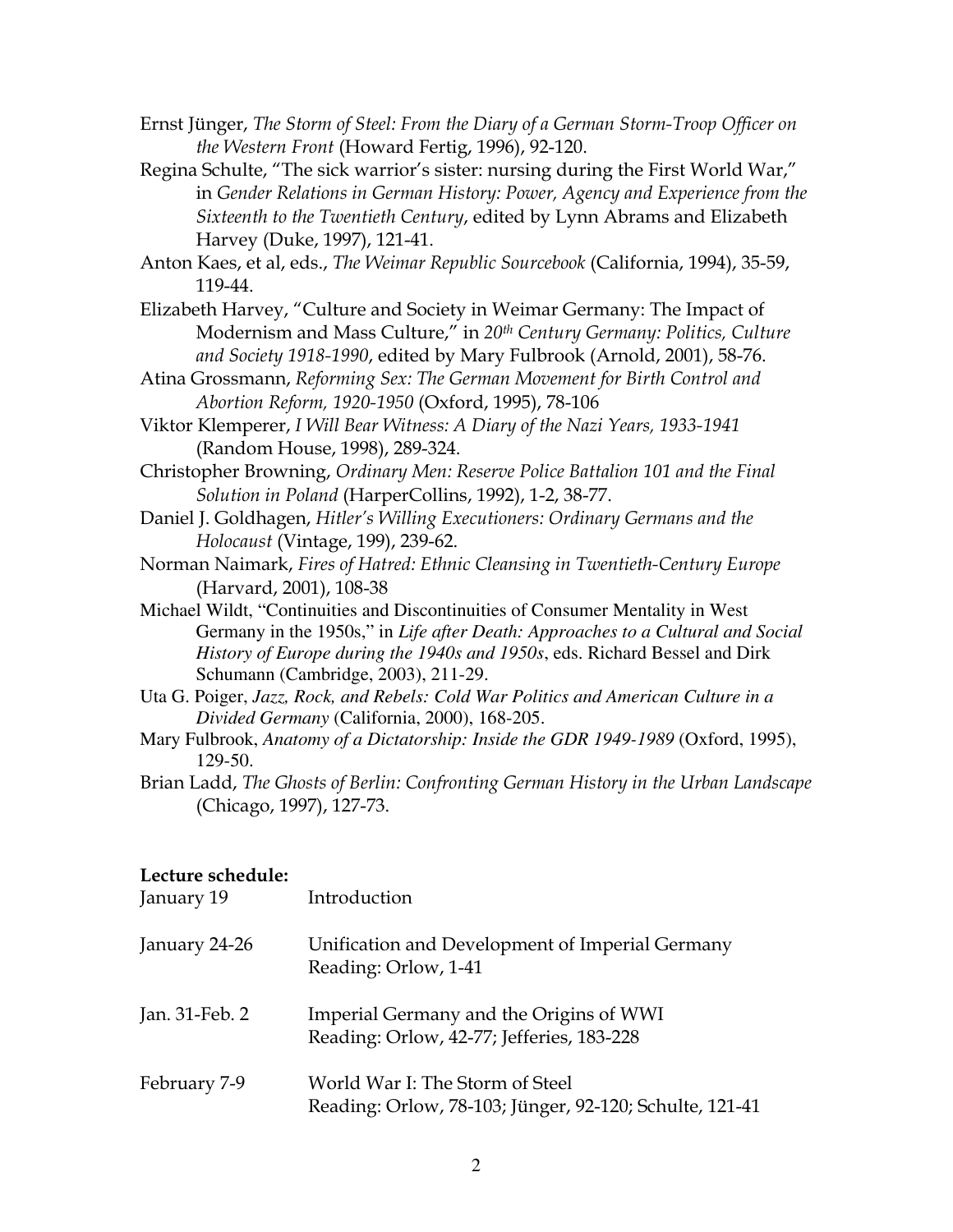| February 14-16     | "Revolution" and Democracy<br>Reading: Orlow, 104-138; Weimar Republic Sourcebook, 35-59  |
|--------------------|-------------------------------------------------------------------------------------------|
| February 21-23     | Weimar Culture and the "New Woman"<br>Reading: Orlow, 139-160; Harvey, 58-76.             |
| Feb. 28-Mar. 2     | End of Weimar: Choice or Determinism?<br>Reading: Orlow, 161-170; Grossmann, 78-106       |
| March 7-9          | Rise of National Socialism<br>Reading: Orlow, 170-175; Weimar Republic Sourcebook, 119-44 |
| <b>March 14-16</b> | Nazism "Coordinates" German Society<br>Reading: Orlow, 175-92; Klemperer, 289-324         |

# **March 19-27 Spring Recess**

| <b>March 28-30</b> | World War II and the "Final Solution"<br>Reading: Orlow, 193-223; Browning, 1-2, 38-77; Goldhagen,<br>239-62 |
|--------------------|--------------------------------------------------------------------------------------------------------------|
| April 4-6          | <b>German Ruins</b><br>Reading: Orlow, 224-256; Naimark, 108-38.                                             |
| April 11-13        | The Economic Miracle in the West<br>Reading: Orlow, 257-72; Wildt, 211-29                                    |
| April 18-20        | An Economic Miracle in the East?<br>Reading: Orlow, 295-304; Poiger, 168-205                                 |
| April 25-27        | Western Transformation, Eastern Collapse<br>Reading: Orlow, 272-94, 304-27; Fulbrook, 129-50.                |
| May $2-4$          | Memory, and the End of the Postwar Era<br>Reading: Orlow, 328-63; Ladd, 127-73                               |
| May 9-11           | <b>Conclusions and Review</b><br>Reading: Orlow, 359-63                                                      |
| May 13             | Final Exam, 5:05-7:05pm                                                                                      |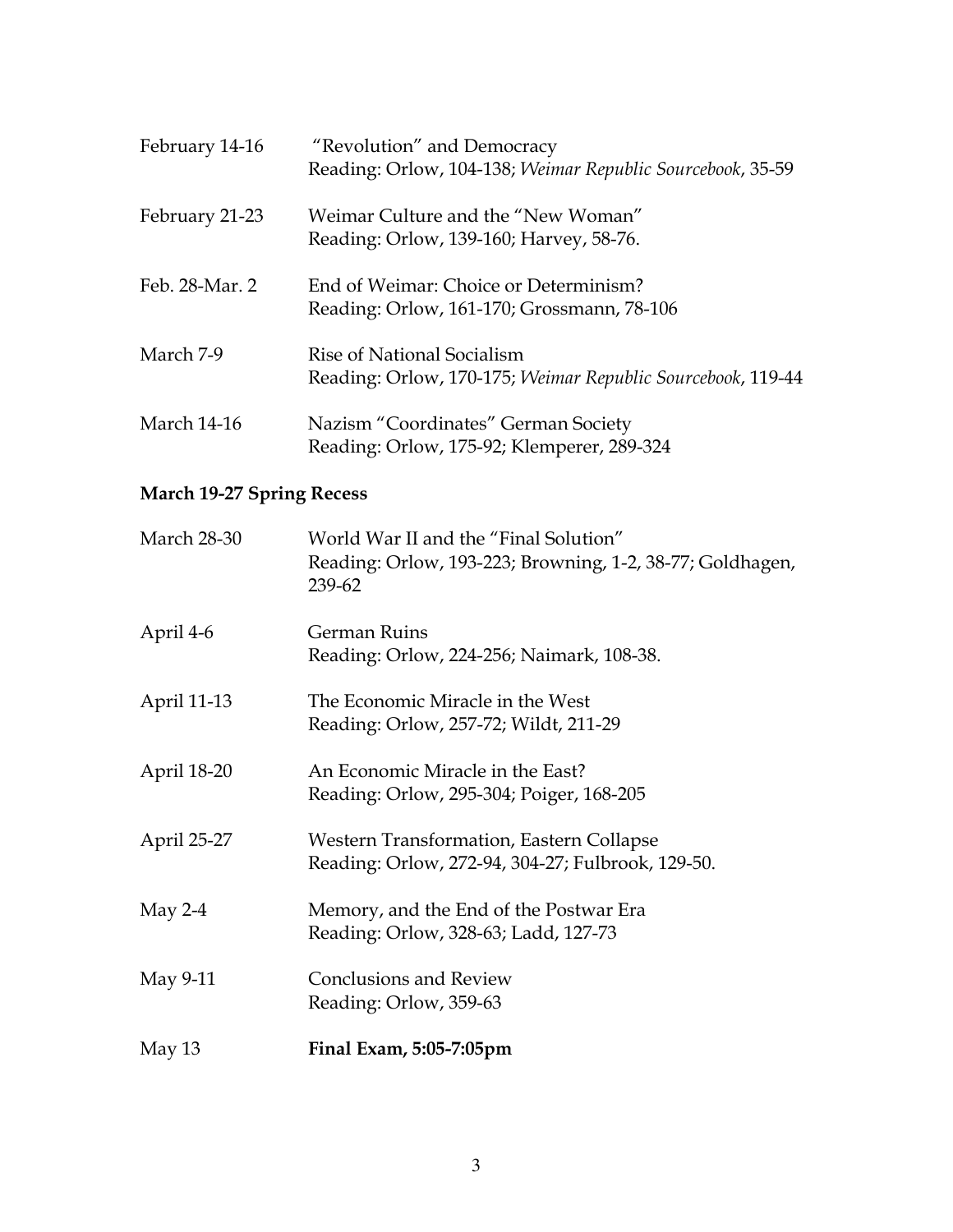## **Writing Assignments and Exam Questions:**

The single-sentence challenges work on various skills, including summarizing and comparing arguments, using primary and secondary sources to build an argument, comparing primary sources, and relating an author's argument to his or her evidence or to another piece of evidence. The longer writing assignments test your ability to bring these skills together in a more extended exposition. In these assignments, you should incorporate readings, discussion, and lectures, using quotations where suitable, and comparing expert opinion (including my own) where there is disagreement. Outside sources may be used, but they are not required. Short parenthetical insertions will suffice for identifying sources, e.g, (Klemperer, p. 399) or (Koshar, lecture, 5/22/05). If students use outside materials, they should attach a separate bibliography listing all sources, including class materials. Students may rewrite **one** of the longer essays, but they are required to submit rewrites no later than one week after the class session in which the original paper was returned. You will never receive a lower grade for a rewrite, but you are not guaranteed a higher grade if you do one. A rewritten paper should be a substantial reworking based on the instructor's comments; submit both the original paper with annotations and the rewritten paper.

January 31 : In one sentence of no more than fifty (50) words explain how one example from Jefferies' chapter on Wilhelmine reform movements illustrates the author's primary argument.

February 7: In one sentence of no more than fifty (50) words, comment on the relationship between Ernst Jünger's reflections in *The Storm of Steel* and Regina Schulte's depiction of World War I nurses.

February 14: In one sentence of no more than fifty (50) words, compare and contrast Heinrich Mann's and Rosa Luxemburg's vision of revolution in 1918.

February 21: In one sentence of no more than fifty (50) words, discuss whether or not mass culture in the Weimar Republic was a force for social and regional homogenization.

March 7: Write a five-page paper discussing the Weimar Republic's chances for survival.

March 14: In one sentence of no more than fifty (50) words, comment on Victor Klemperer's attitude toward "the Jewish question" in German society.

March 28: In one sentence of no more than fifty (50) words, compare Browning's and Goldhagen's arguments about the actions of Reserve Police Battalion 101 in the Holocaust.